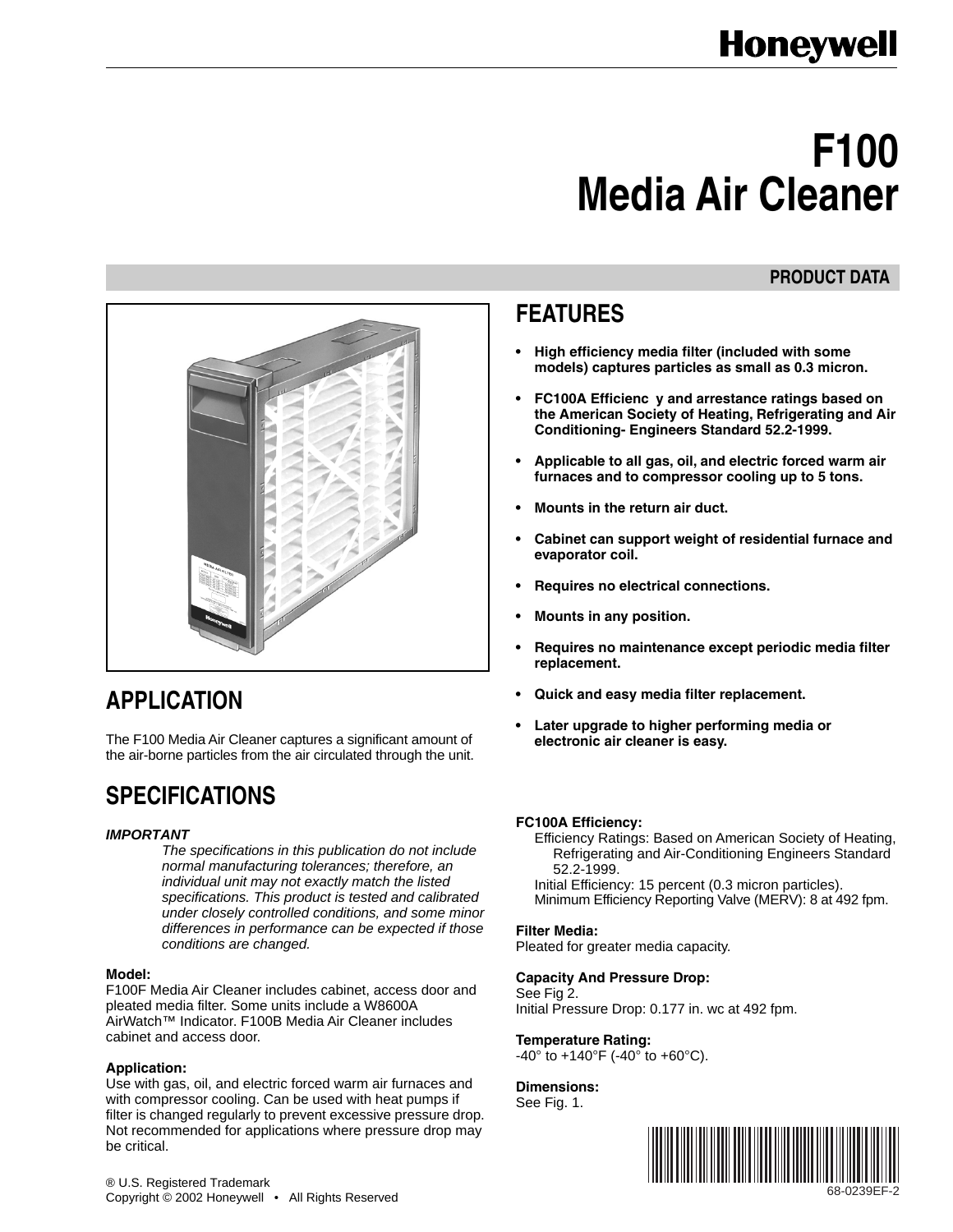#### **Mounting:**

Mounts in any position in the return air duct, usually next to the furnace blower compartment. Cabinet is sturdy enough to support weight of a residential furnace and evaporator coil.

#### **Approvals:**

Underwriters Laboratories, Inc.: Listed to UL 900, Class 2.

#### **Upgrade Path:**

The F100 uses the same cabinet as the F50 Electronic Air Cleaner. Upgrade may require installing the cell key, electronic cells, protective screens and installation and wiring of the power box, depending on model.

#### **Accessory:**

W8600A AirWatch™ Indicator (optional with some models).



| F <sub>100</sub> SIZE |           | DIM. A  |     | DIM. B  |           | DIM. C |           | DIM. D |           |
|-----------------------|-----------|---------|-----|---------|-----------|--------|-----------|--------|-----------|
| IN.                   | MМ        | IN.     | MM  | IN.     | <b>MM</b> | IN.    | <b>MM</b> | IN.    | <b>MM</b> |
| 16 X 25               | 406 X 635 | 14 7/16 | 367 | 16 3/16 | 411       | 23 1/4 | 591       | 251/2  | 648       |
| 16 X 20               | 406 X 508 | 14 7/16 | 367 | 16 3/16 | 411       | 18 1/4 | 457       | 201/2  | 521       |
| 20 X 25               | 508 X 635 | 187/16  | 468 | 20 3/16 | 513       | 23 1/4 | 591       | 251/2  | 648       |
| 20 X 20               | 508 X 508 | 187/16  | 468 | 20 3/16 | 513       | 18 1/4 | 457       | 201/2  | 521       |
| 20 X 12 1/2           | 508 X 318 | 187/16  | 468 | 20 3/16 | 513       | 10 7/8 | 276       | 13 1/8 | 333       |
|                       |           |         |     |         |           |        |           |        | M14710    |



# **ORDERING INFORMATION**

When purchasing replacement and modernization products from your TRADELINE® wholesaler or distributor, refer to the TRADELINE® Catalog or price sheets for complete ordering number.

If you have additional questions, need further information, or would like to comment on our products or services, please write or phone:

- 1. Your local Home and Building Control Sales Office (check white pages of your phone directory).
- 2. Home and Building Control Customer Relations
- Honeywell Inc., 1885 Douglas Drive North, MN10-1461 Golden Valley, Minnesota 55422-4386
- 3. Website: www.honeywell.com/yourhome/

In Canada—Honeywell Limited/Honeywell Limitée, 35 Dynamic Drive, Scarborough, Ontario M1V 4Z9. International Sales and Service Offices in all principal cities of the world. Manufacturing in Australia, Canada, Finland, France, Germany, Japan, Mexico, Netherlands, Spain, Taiwan, United Kingdom, U.S.A.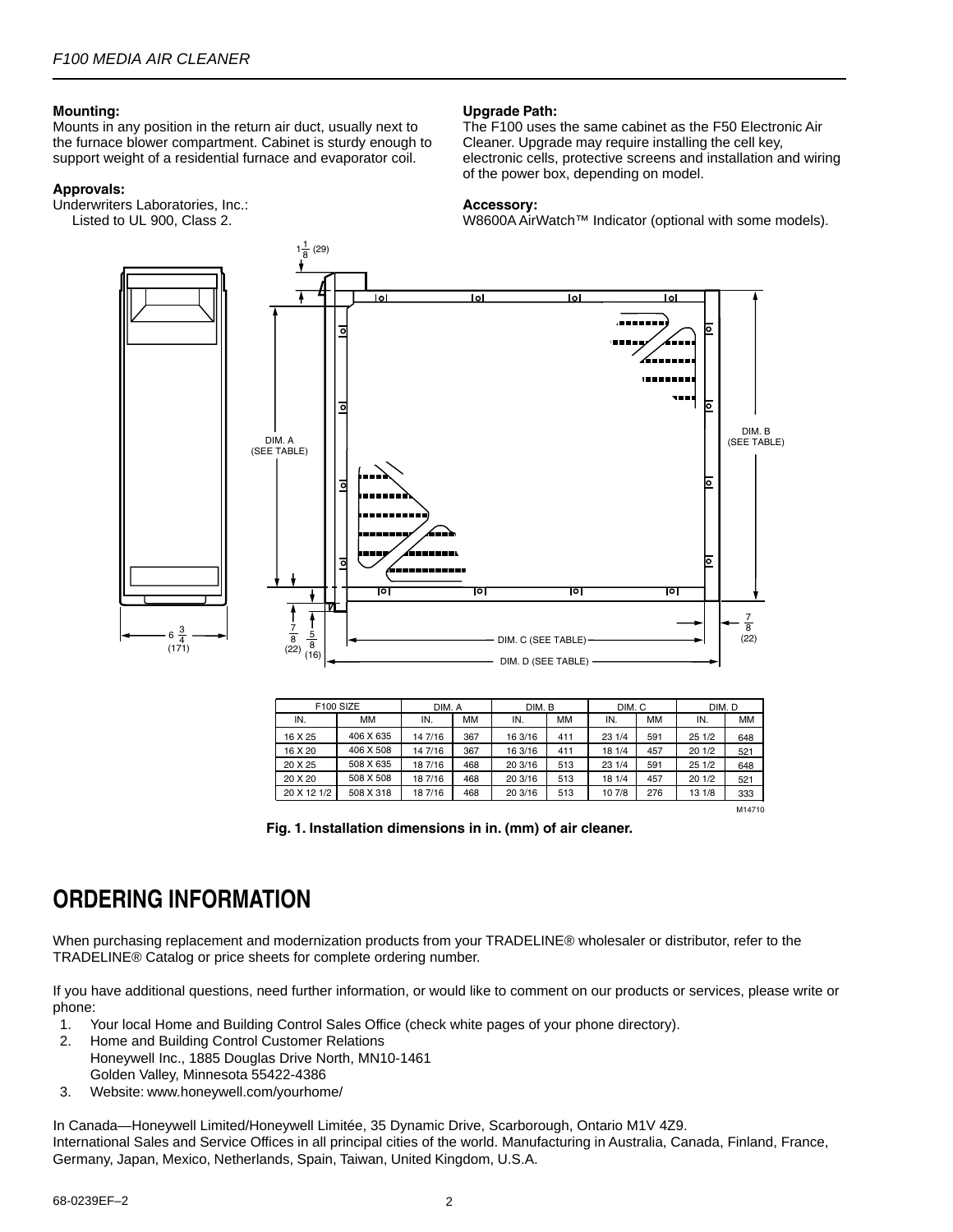#### **Replacement Media:**

For optimum system performance, replace the filter every six months (before heating season and before cooling season). Adjust the schedule to you needs, but replace the filter at least annually.

| Filter Size (in.) | <b>Part Number</b> |
|-------------------|--------------------|
| $12.5 \times 20$  | FC100A1052         |
| 16 x 25           | FC100A1029         |
| $16 \times 20$    | FC100A1003         |
| $20 \times 25$    | FC100A1037         |
| $20 \times 20$    | FC100A1011         |



BECOMES LOADED. REPLACE FILTER WHEN PRESSURE DROP REACHES 0.5 IN. WC. (0.1 kPa).

AVAILABLE ONLY IN UNITED STATES. 2

**Fig. 2. Capacity, Pressure Drop and Area of FC100A Filter Media.**

# **PLANNING THE INSTALLATION**

## **Location**

The media air cleaner should be installed where all the air passing through the system is circulated through it. The best location is in the return air duct next to the blower compartment so the media air cleaner can help to keep the blower motor and evaporator coils clean. Do not mount in the supply air duct.

For most efficient air cleaning, spread airflow evenly across the face of the media. If the duct is a different size than the media air filter cabinet, gradual transitions are required. If the duct turns sharply just before the air filter, turning vanes are required.

Choose a location that is readily accessible for checking and replacing the filter. Allow at least 26 in. (660 mm) clearance in front of the unit for removal of the cartridge.

Install the media air filter where the temperature will not exceed the ratings in the Specifications.

## **Applications With Air Conditioning**

Mount the media air cleaner upstream of the evaporator coil in a cooling system. The filter will help to keep the coil clean and reduce maintenance.

## **Applications With A Humidifier**

The media air cleaner is compatible with humidifiers. Avoid applications where water mist will reach the media. If an atomizing humidifier is used, the filter media will require replacement more often because of minerals in the water.

## **Choose Mounting Position**

The media air cleaner can be mounted in any position, but the arrow on the cartridge must point in the same direction as the airflow. See Figs. 3-10 for proper location of the media air cleaner for a variety of furnace installations. Note that the media air cleaner cabinet is sturdy enough to easily support the weight of the furnace and evaporator coil. See Fig. 4.



**Fig. 3. Highboy furnace, with side installation. Media air filter is mounted vertically where return enters side inlet of furnace.**



Fig. 4. Highboy furnace, with installation beneath furnace. **Media air cleaner is mounted horizontally where return enters from below.**

M14709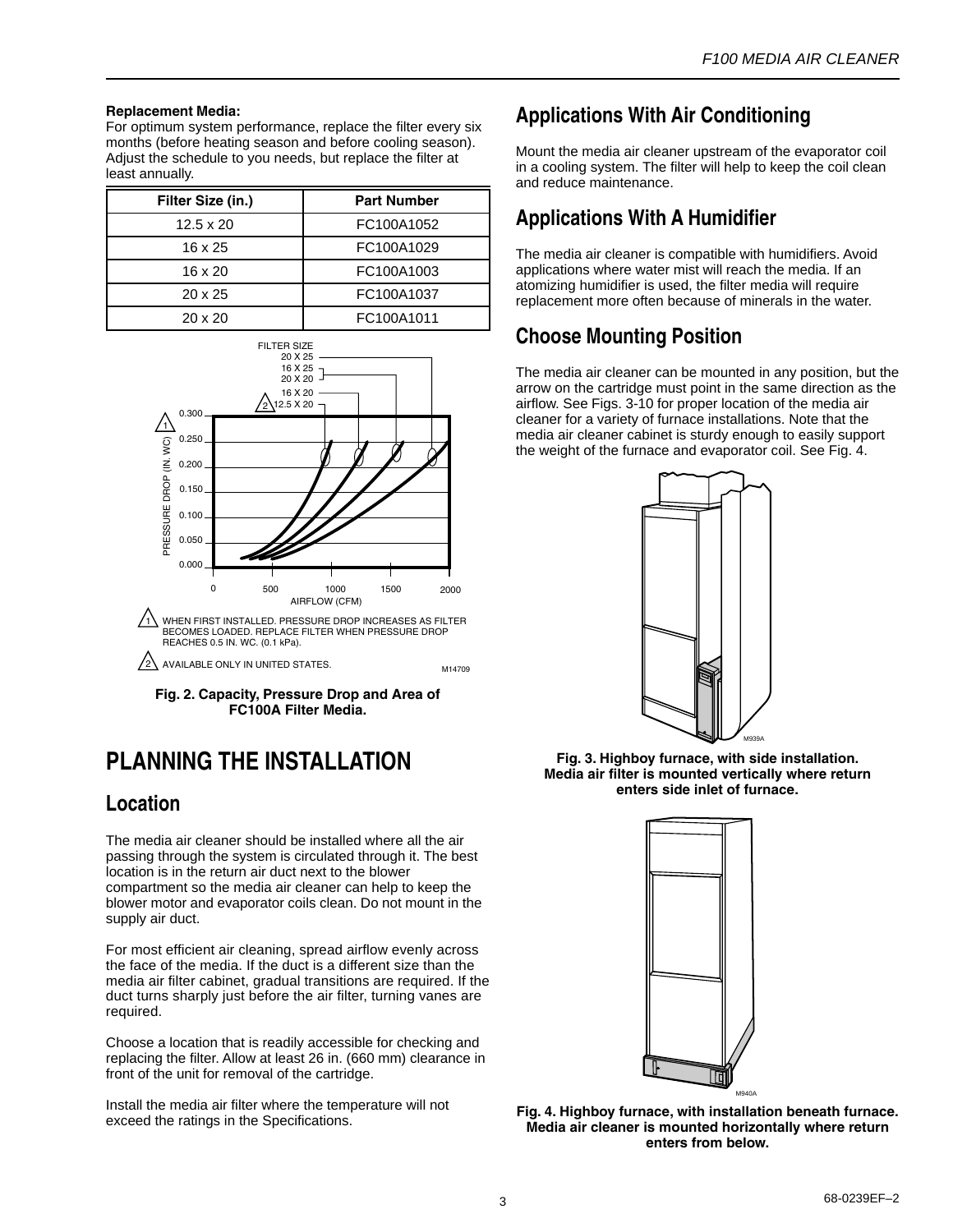

**Fig. 5. Highboy furnace, with closet installation. Media air cleaner is mounted vertically on furnace between furnace and louvered return air opening in closet door.**



**Fig. 7. Counterflow furnace, with media air cleaner mounted horizontally in return duct or plenum just above furnace.**



**Fig. 6. Lowboy furnace, with media air cleaner mounted horizontally in return plenum just above furnace and opposite heating plenum.**



**Fig. 8. Central fan installation, with media air cleaner mounted horizontally in central return duct.**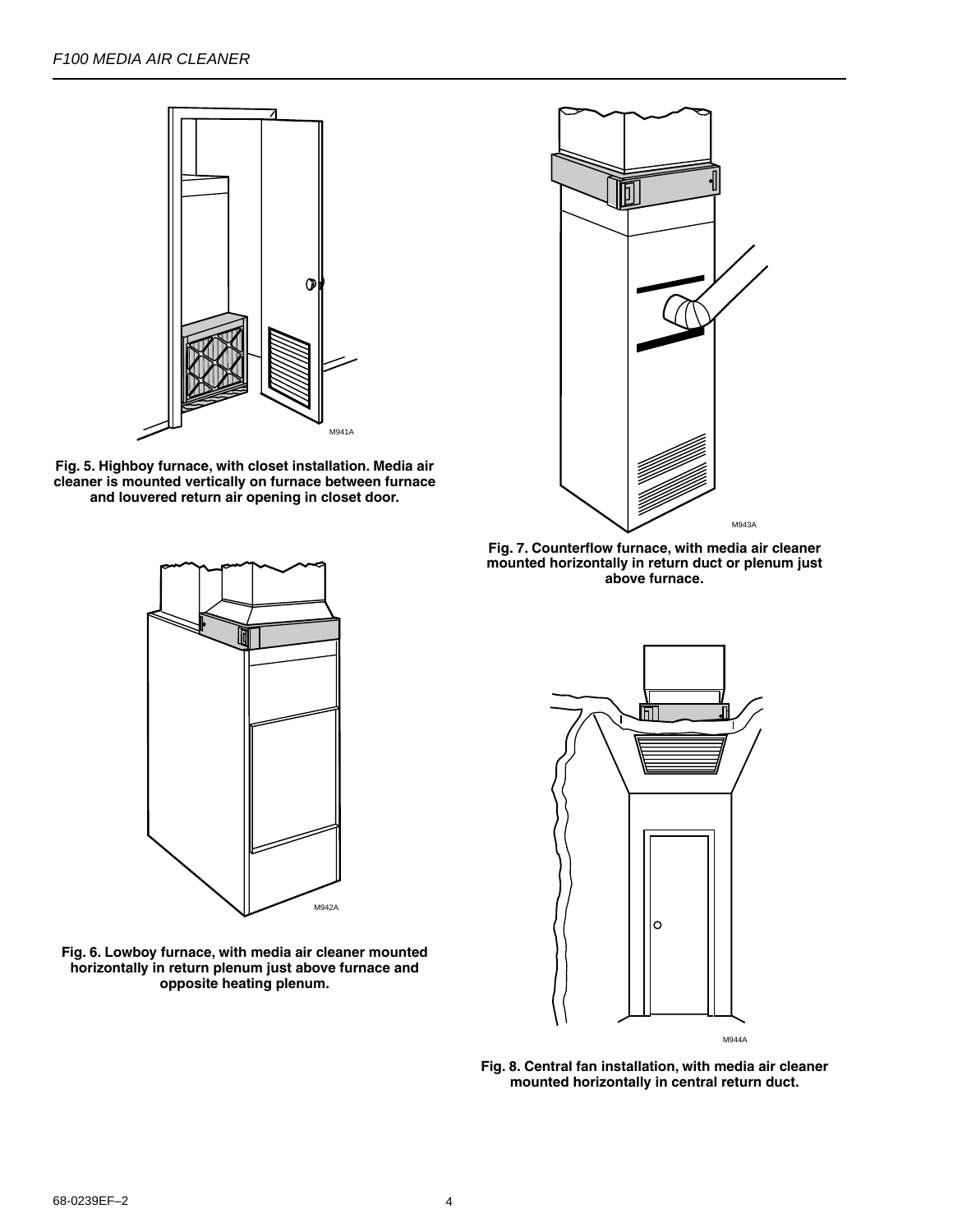

**Fig. 9. Horizontal furnace, with media air filter mounted vertically in return duct near furnace.**



**Fig. 10. Two or more media air cleaners used in a high capacity system.**

## **Determining Sheetmetal Requirements**

The media air cleaner is adaptable to all new or existing forced air heating and cooling systems used in residential applications. Transitions or turning vanes may be required in some applications for effective media air cleaner operation.

## **Transitions**

Transitions are needed when the duct is a different size than the media air cleaner cabinet. Follow these guidelines when fabricating:

- **1.** Use gradual transitions to reduce air turbulence and increase efficiency. See Fig. 11.
- **2.** Use no more than 20 degrees (about 4 in. per running ft. (100 mm per 300 linear mm)) of expansion on each side of a transition fitting.

## **Turning Vanes**

If the media air cleaner is installed next to an elbow or angle fitting, add turning vanes inside the angle to distribute airflow more evenly across the face of the media. See Fig 12.

## **Offsets**

If the duct connection to the furnace in a side installation allows less than 7 in. (178 mm) for mounting media air cleaner cabinet, attach an offset to the elbow. See Fig. 13.

#### **DUCT SIZE CHANGED GRADUALLY TO PREVENT TURBULENCE.**







**Fig. 12. Turning vanes installed in bend help distribute airflow evenly over face of media.**



<u>1 ∖</u>REQUIRED TURNING VANES HELP DISTRIBUTE AIRFLOW EVENLY.<br><sup>M948A</sup>

**Fig. 13. Typical use of duct offset to make room for media air cleaner.**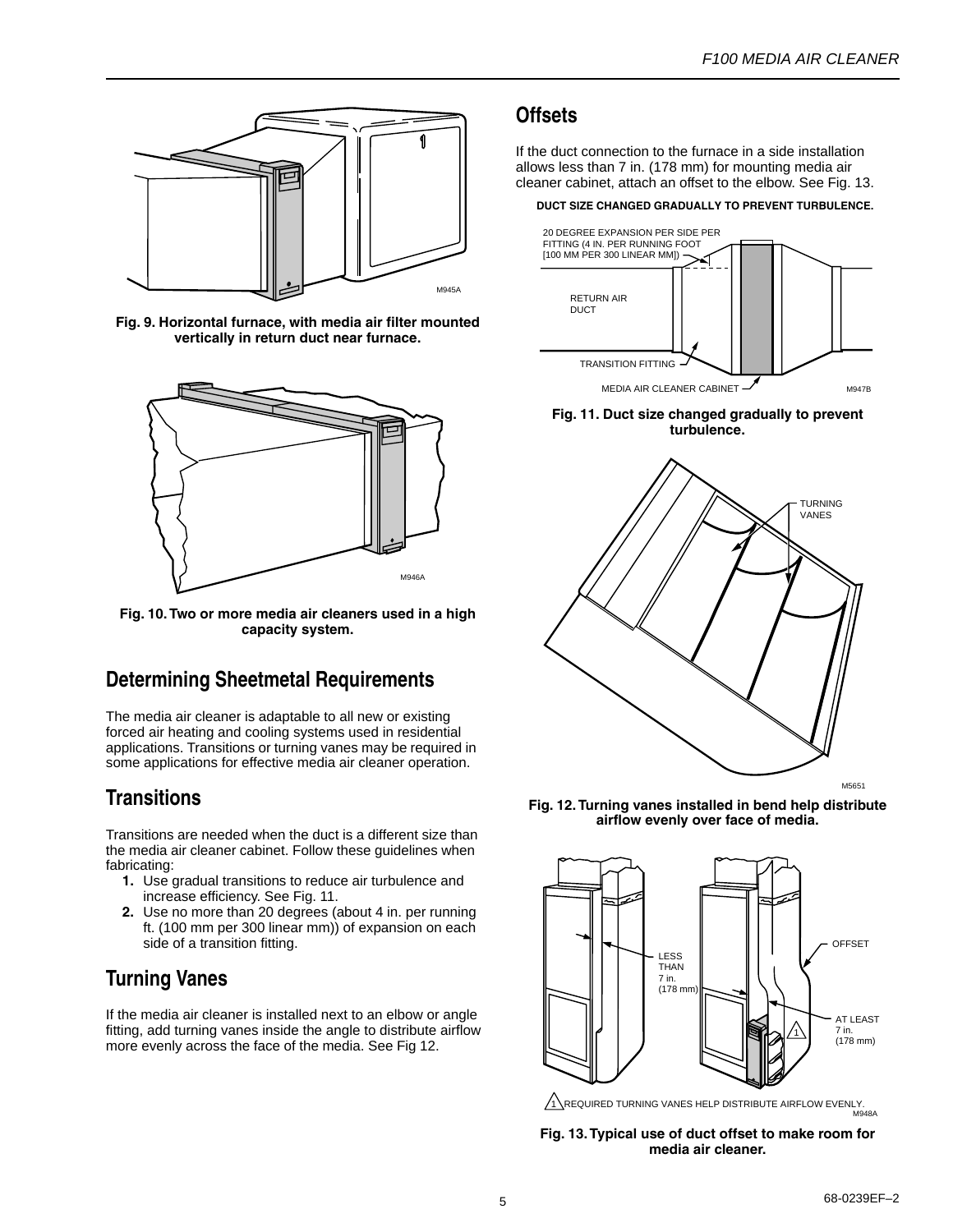# **INSTALLATION AND CHECKOUT**

## **When Installing this Product…**

- 1. Read these instructions carefully. Failure to follow them could damage the media air filter or cause a hazardous condition.
- 2. Check the ratings given in the instructions and on the media air cleaner to make sure the product is suitable for your application.
- 3. Installer must be a trained, experienced service technician.

## **Remove Furnace Filter And Clean Blower Compartment**

Before starting the installation, remove and discard the existing furnace filter (if used). Thoroughly clean the blower compartment. If possible, power vacuum the ductwork to remove accumulated dust in an occupied home or remove construction dirt in a new home. The media air cleaner cannot remove dirt that has settled in the blower compartment and distribution ducts.

## **Install The Cabinet**

The following procedure describes a typical side installation on an existing highboy furnace. Alternate procedures are noted as appropriate. Other changes in installation procedures may be necessary to complete your installation.

## **Review The Installation Plan**

Temporarily place the cabinet on the floor, oriented as it will be when installed. Insert and remove the cartridge to make sure the plan allows adequate clearance for easy removal and replacement of the cartridge.

Make sure that shop-fabricated sheetmetal components, such as turning vanes, are available.

## **Fasten The Cabinet To The Furnace**

Align the cabinet with the return air opening. Place blocks under the cabinet, as necessary, to make sure the unit sits securely. Create an opening in the furnace to match the cabinet opening. Attach the cabinet securely to the furnace. Attach the unit directly or fit a starting collar in the furnace opening. Either drill holes and fasten with sheetmetal screws or rivets, or use slip joints. If you are drilling holes, use a locking pliers to help hold the unit in place during drilling.

## **Install Turning Vanes**

Install turning vanes to help distribute air equally over the full surface of the upstream side of the media. Install them whenever an abrupt 90 degree elbow is installed directly against the media air cleaner cabinet.

## **Fasten Cabinet To Ductwork**

Fasten side of cabinet to the ductwork using sheet-metal screws, rivets, or slip joints, as appropriate.

## **Connect Ductwork**

Connect the vertical duct section to the elbow. If the vertical drop of the duct is less than 7 in. (178 mm) from the side of the furnace, shorten the horizontal trunk or attach an offset fitting to the elbow. See Fig. 12. When ductwork is properly aligned, connect the vertical duct to the horizontal trunk.

## **Seal Joints**

Seal all joints in the return air system between the media air filter and the furnace to prevent dust from entering the clean airstream.

## **Install Filter Cartridge**

Slide the filter cartridge into the cabinet, making sure the arrow on the cartridge points in the direction of air flow.

Replace access door. Insert the tab on the bottom of the door into the slot in the cabinet. Swing the door closed and press it into place.

## **Install W8600A AIRWATCH™ Indicator (Included with some models)**

Mount the W8600A next to the thermostat or any other convenient location in the living area of the home. The device is battery-operated so has no electrical requirements.

Remove the device from the base and mark the mounting holes, using the base as a template. Drill the holes. Position the base over the holes and install the mounting screws provided. Tighten the screws until the base is mounted firmly on the wall. Replace the device onto the base.

Set the DIP switches on the back of the W8600A according to the equipment installed in the home. Use the default settings when all devices (air cleaner, UV air treatment system, and humidifier) are installed. Or move the DIP switch to off (left) when a device is not installed.

NOTE: The UV air treatment system and the humidifier settings are set for one year. The air cleaner settings are selectable according to homeowner activities and schedule.

Set the air cleaner filter time DIP switches for 3, 6, 9 or 12 months according to the information on the back of the device. Leave the factory default DIP switch settings to change the filter every three months. If no air cleaner filter is installed, move DIP switch 4 and 5 settings to off (left).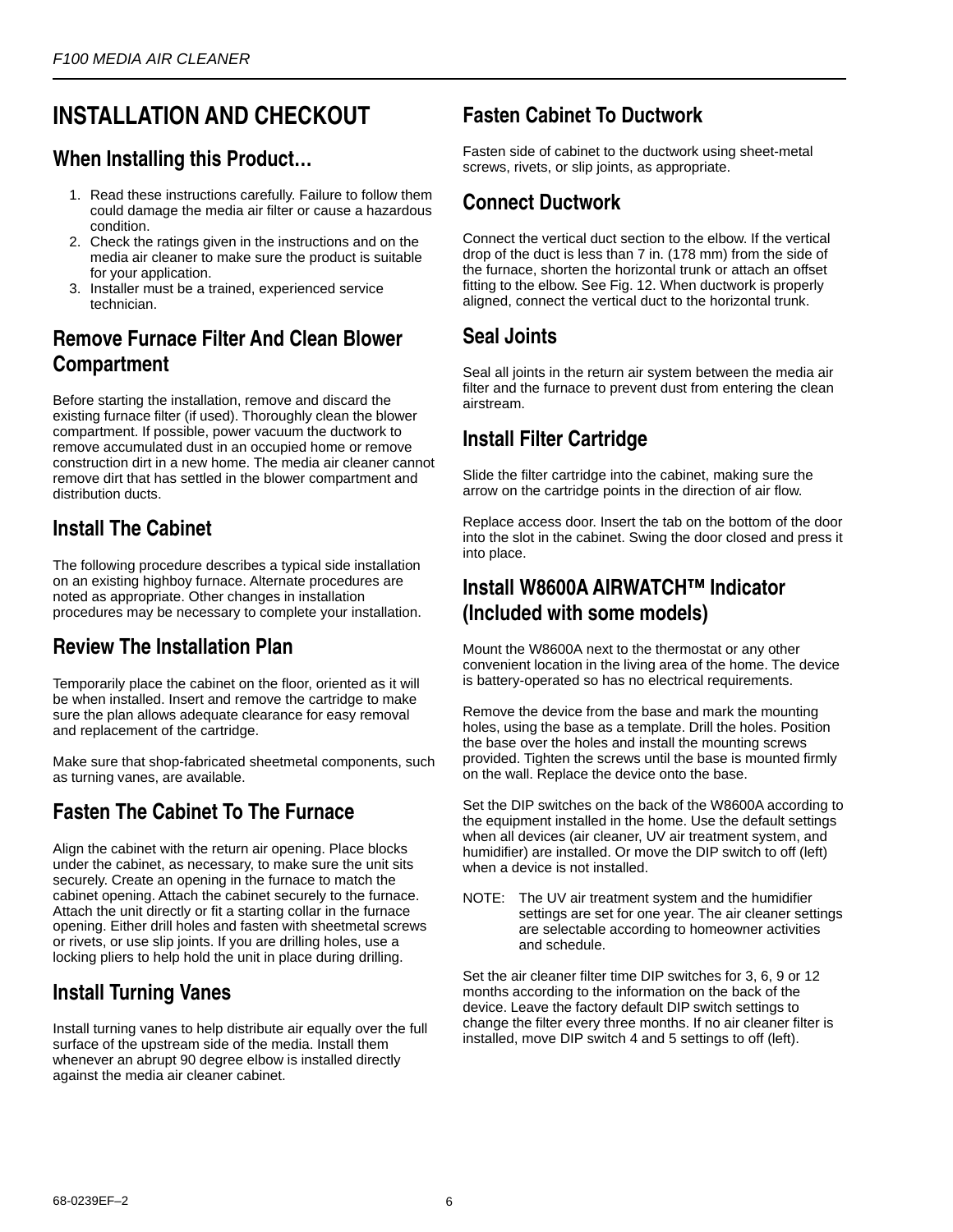Install two AAA alkaline batteries (provided) in the harness on the back of the device. Observe that the device performs a self-test, beeping and flashing the LC display individually for each device (air cleaner, UV air treatment system, humidifier) installed in the home. Then press and hold the black reset button on the bottom of the device for five seconds or until the display stops flashing to start the timers. Observe the battery LCD: on solidly means that the unit is correctly powered; flashing indicates that the battery requires replacing.

## **Checkout**

Visually check the installation. Make sure:

- Airflow is in the direction of the arrow on the media air filter cartridge.
- Turning vanes and transitions, if used, are properly installed.
- Joints in sheetmetal between media fir filter and fur-nace are sealed.
- All sheetmetal connections are complete.
- Original furnace filter has been removed and blower compartment is cleaned.

Replace any access doors removed during the Installation or Checkout.

Run the furnace or cooling system through one complete cycle to make sure the system operates as desired.

## **Maintenance**

The W8600A beeps every fifteen minutes when an LCD is flashing. Replace the part in the system that corresponds with the flashing LCD.

NOTE: When batteries need replacing, replace them within 30 seconds of removal to maintain the correct indicator time. After 30 seconds of replacing the batteries, if the LCD is blank, remove and install new batteries. For other parts, press and hold the black button on the bottom of the device to reset the timer after replacing parts.

The media filter must be replaced when pressure drop across the media filter reaches 0.5 in. w.c. (0.1 kPa). or at least annually. If the media air cleaner is installed downstream from an atomizing humidifier or if the installation includes both heating and cooling, more frequent replacement may be necessary. Clogged media must be replaced promptly to avoid restricting airflow and reducing efficiency of the heatingcooling system. Record the replacement date in the space provided on the replacement media filter.

| <b>LCD</b>              | If arrow is flashing or<br>unit is beeping             | Reset by                                                                                              |
|-------------------------|--------------------------------------------------------|-------------------------------------------------------------------------------------------------------|
| <b>Battery</b>          | Batteries need changing.                               | Changing batteries within 30 seconds of removing<br>old batteries to maintain correct indicator time. |
| Air Cleaner             | Media filter needs replacing.                          | Pressing and holding reset button for 10 seconds or<br>until arrow is no longer displayed.            |
| <b>UV Air Treatment</b> | UV lamps need replacing in UV air<br>treatment system. |                                                                                                       |
| Humidifier              | Humidifier pad needs replacing.                        |                                                                                                       |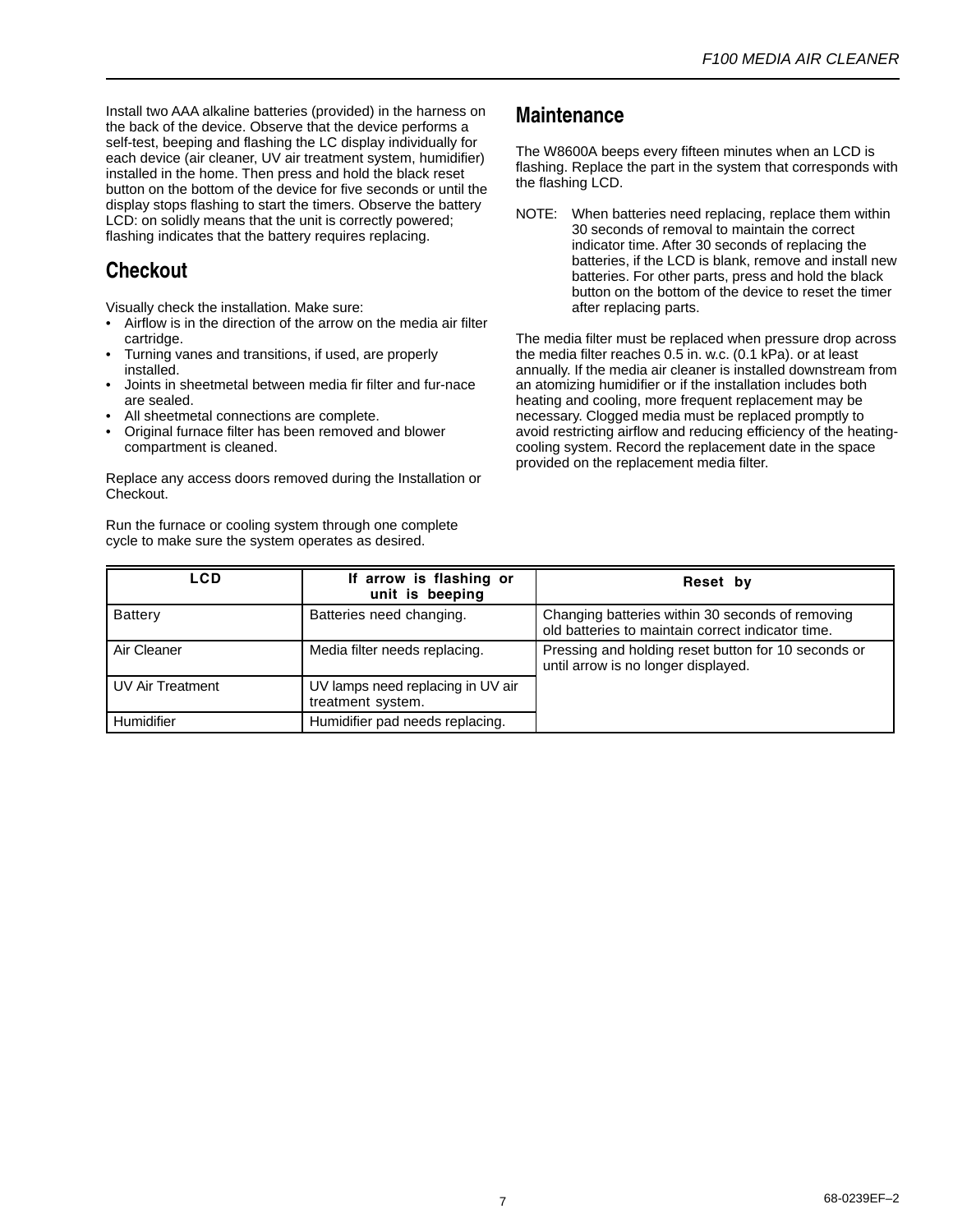# **Honeywell**

Choose better indoor air for your family by installing Honeywell solutions. You'll enhance your comfort and peace of mind.



**Ultraviolet Air Treatment Systems** Zap airborne germs and prevent mold spore growth on air conditioning coils



**Whole-House Air Cleaners Trap** a high percentage of airborne particles of the air passing through it



**Whole-House Humidifiers Moisturize** air-humidity is ideal for minimizing adverse health effects



**Zoning Systems** 

**Control** temperature by area in your home, saving energy and improving comfort



PerfectWindow<sup>®</sup> Air Exchangers Ventilate your home to assure fresh air while minimizing energy loss



## **Programmable Thermostats**

**Save** up to 30% in annual energy costs with this easy-to-use thermostat\*

\*depending on geography and usage

M18621A

## **Honeywell**

#### **Automation and Control Solutions**

Honeywell 1985 Douglas Drive North Golden Valley, MN 55422 Honeywell Limited-Honeywell Limitée 35 Dynamic Drive Scarborough, Ontario M1V 429

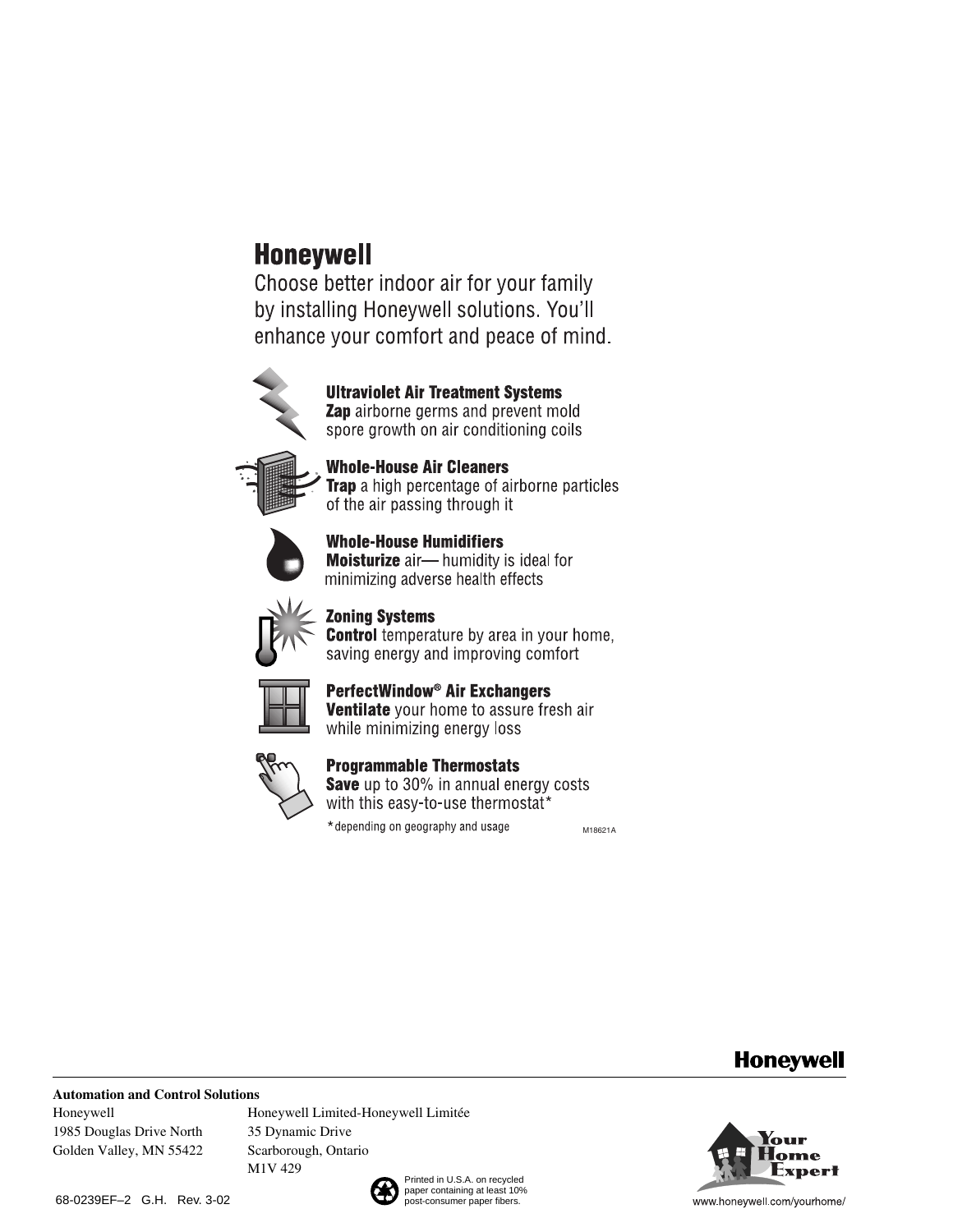# **Filtre à air à élément filtrant à fibres F100**



## **APPLICATION**

Le filtre à air à élément filtrant à fibres F100 retient une importante quantité de particules contenues dans l'air qui le traverse.

## **FICHE TECHNIQUE**

#### *IMPORTANT*

*Les caractéristiques techniques indiquées dans la présente publication ne comprennent pas les tolérances normales de fabrication. Par conséquent, il se peut que l'appareil ne corresponde pas exactement aux caractéristiques indiquées. De même, le produit a été mis à l'essai et étalonné dans des conditions entièrement contrôlées et on peut s'attendre à de légères différences de fonctionnement si ces conditions sont modifiées.*

#### **Modèles:**

F100F filtre à air à élément filtrant à fibres avec boîtier, porte d'accès, médium filtrant en papier accordéon. Certaines modèles comprennent un indicateur AirWatch<sup>MD</sup> W8600A. F100B filtre à élément filtrant à fibres avec boîtier et porte d'accès.

#### **Application:**

Convient aux appareils de chauffage à air pulsé au gaz, au mazout et à l'électricité et aux compresseurs de refroidissement. Peut être utilisé dans un système à pompe à chaleur si le filtre est remplacé à intervalle régulier pour éviter une trop grande chute de pression. Non recommandé dans les systèmes ou une chute de pression peut nuire.

**DONNÉES TECHNIQUES**

# **CARACTÉRISTIQUES**

- **• Filtre à fibres à haut rendement (compris avec certains modèles) qui retient des particules dont la taille fait aussi peu que 0,3 micron.**
- **• Efficacité et capacité de rétention du FC100A établies d'après la norme 52.2-1999 de l'American Society of Heating, Refrigerating and Air-Conditioning Engineers.**
- **• Convient à tous les systèmes de chauffage à air pulsé au gaz, au mazout ou à l'électricité et aux compresseurs de refroidissement allant jusqu'à 5 tonnes.**
- **• S'installe dans la gaine de reprise d'air.**
- **• Le boîtier résistant peut recevoir le poids d'un appareil de chauffage résidentiel et d'un serpentin d'évaporation.**
- **• Ne requiert aucun raccordement électrique.**
- **• S'installe dans n'importe quelle position.**
- **• N'exige aucun entretien à l'exception du remplacement périodique du filtre à fibres.**
- **• Remplacement simple et rapide du filtre à fibres.**
- **• Peut par la suite être remplacé facilement par un modèle à rendement plus élevé ou par un filtre à air électronique.**

#### **Efficacité du FC100A:**

Efficacité établie d'après la norme 52.2-1999 de l'American Society of Heating, Refrigerating and Air-Conditioning Engineers.

Efficacité initiale : 15 % (particules de 0,3 micron). Rendement minimum rapporté : 8 à 492 pi<sup>3</sup>/min.

#### **Médium filtrant:**

Papier plié en accordéon pour une plus grande capacité.

#### **Capacité et chute de pression:**

Voir la Fig. 2. Chute de pression initiale : 0,177 po c.e. à 492 pi<sup>3</sup>/min.

#### **Température ambiante nominale :**

-40 à 60 °C (-40 à 140 °F).

#### **Encombrement :**

Voir la Fig. 1.



® Marque de commerce enregistrée aux États-Unis Copyright © 2002 Honeywell \* Tous droits réservés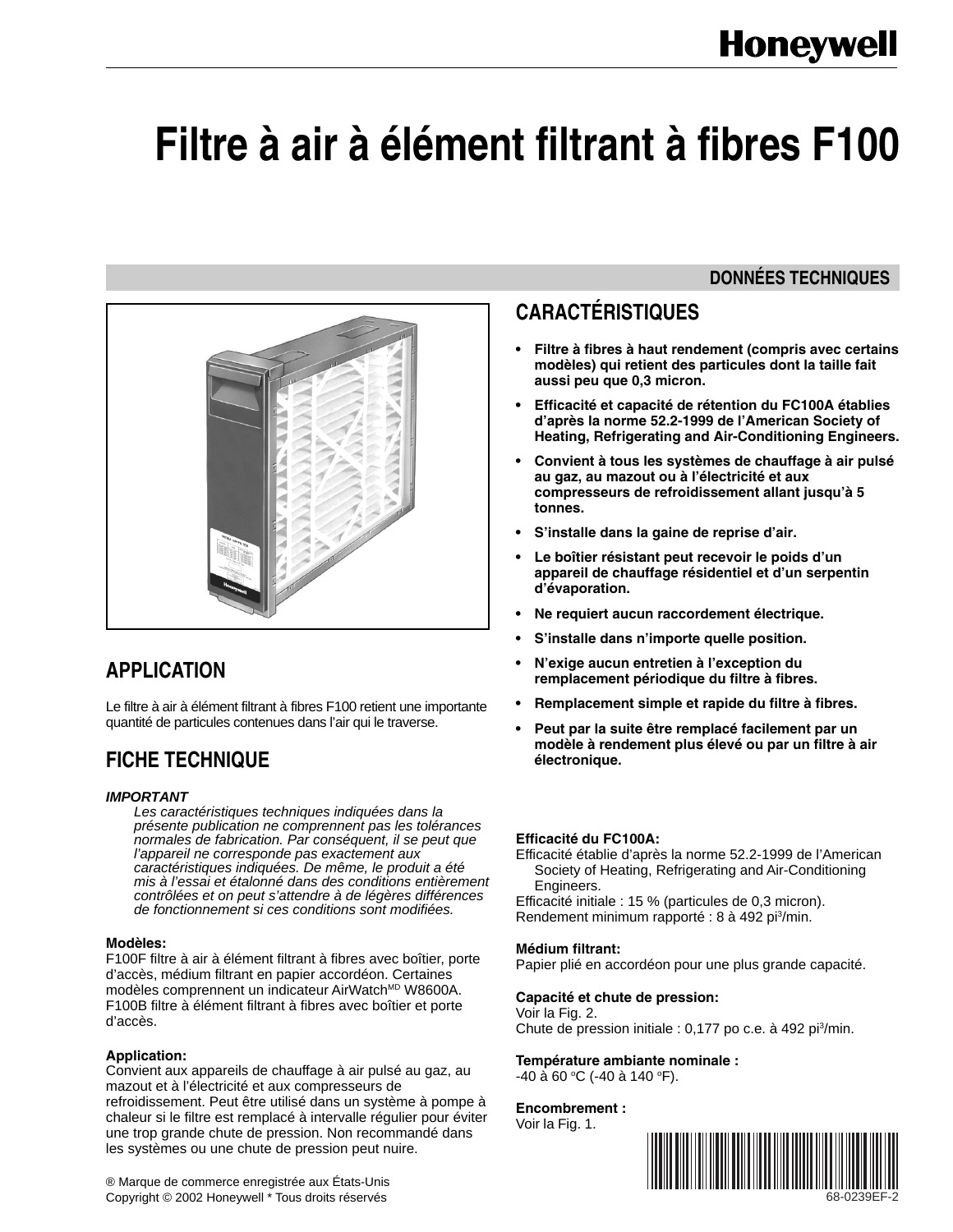#### **Installation** :

S'installe dans n'importe quelle position dans la gaine de reprise d'air, habituellement près du compartiment du ventilateur de l'appareil de chauffage. Le boîtier est suffisamment résistant pour recevoir le poids d'un appareil de chauffage résidentiel et d'un serpentin d'évaporation.

#### **Homologation:**

Underwriters Laboratories Inc., répertorié selon la norme UL900, classe 2.

#### **Possibilité de mise à niveau:**

Le F100F fait appel au même boîtier que le filtre à air électronique F50. La mise à niveau peut nécessiter l'installation d'un clavette de cellule, de cellules électroniques, d'écrans protecteurs; selon les modèles, il faudra également installer et raccorder le bloc d'alimentation.

#### **Accessoire:**

Indicateur AirWatch<sup>MD</sup> W8600A (en option avec certaines modèles).



| F100 SIZE |             | DIM. A<br>DIM. B |         | DIM. C |         | DIM. D |        |           |         |
|-----------|-------------|------------------|---------|--------|---------|--------|--------|-----------|---------|
| MM        | IN.         | MМ               | IN.     | MМ     | IN.     | MМ     | IN.    | <b>MM</b> | IN.     |
| 406 X 635 | 16 X 25     | 367              | 14 7/16 | 411    | 16 3/16 | 591    | 23 1/4 | 648       | 251/2   |
| 406 X 508 | 16 X 20     | 367              | 14 7/16 | 411    | 16 3/16 | 457    | 18 1/4 | 521       | 201/2   |
| 508 X 635 | 20 X 25     | 468              | 18 7/16 | 513    | 20 3/16 | 591    | 23 1/4 | 648       | 251/2   |
| 508 X 508 | 20 X 20     | 468              | 18 7/16 | 513    | 20 3/16 | 457    | 18 1/4 | 521       | 201/2   |
| 508 X 318 | 20 X 12 1/2 | 468              | 18 7/16 | 513    | 20 3/16 | 276    | 10 7/8 | 333       | 13 1/8  |
|           |             |                  |         |        |         |        |        |           | MF14710 |

**Fig. 1. Encombrement du filtre à air en mm (po).**

## **POUR COMMANDER**

Au moment d'acheter des produits de modernisation et de remplacement auprès de votre grossiste ou distributeur TRADELINE©, consultez le catalogue TRADELINE ou les tarifs pour obtenir le numéro de pièce.

Prière d'adresser toute question additionnelle, demande d'information ou commentaires sur les produits et services par écrit ou par téléphone :

- 1. Aux services à la clientèle de Honeywell
	- Honeywell 1885 Douglas Drive North, MN10-1461 Golden Valley, MN 55422-4386
- 2. Ou visiter notre site Web à www.honeywell.com/yourhome/

Au Canada : Honeywell Limited-Honeywell Limitée, 35 Dynamic Drive, Scarborough, Ontario M1V 4Z9 Points de vente et de service dans toutes les grandes villes du monde. Usines en Allemagne, en Australie, au Canada, en Espagne, aux États-Unis, en Finlande, en France, au Japon, au Mexique, aux Pays-Bas, au Royaume-Uni et à Taiwan.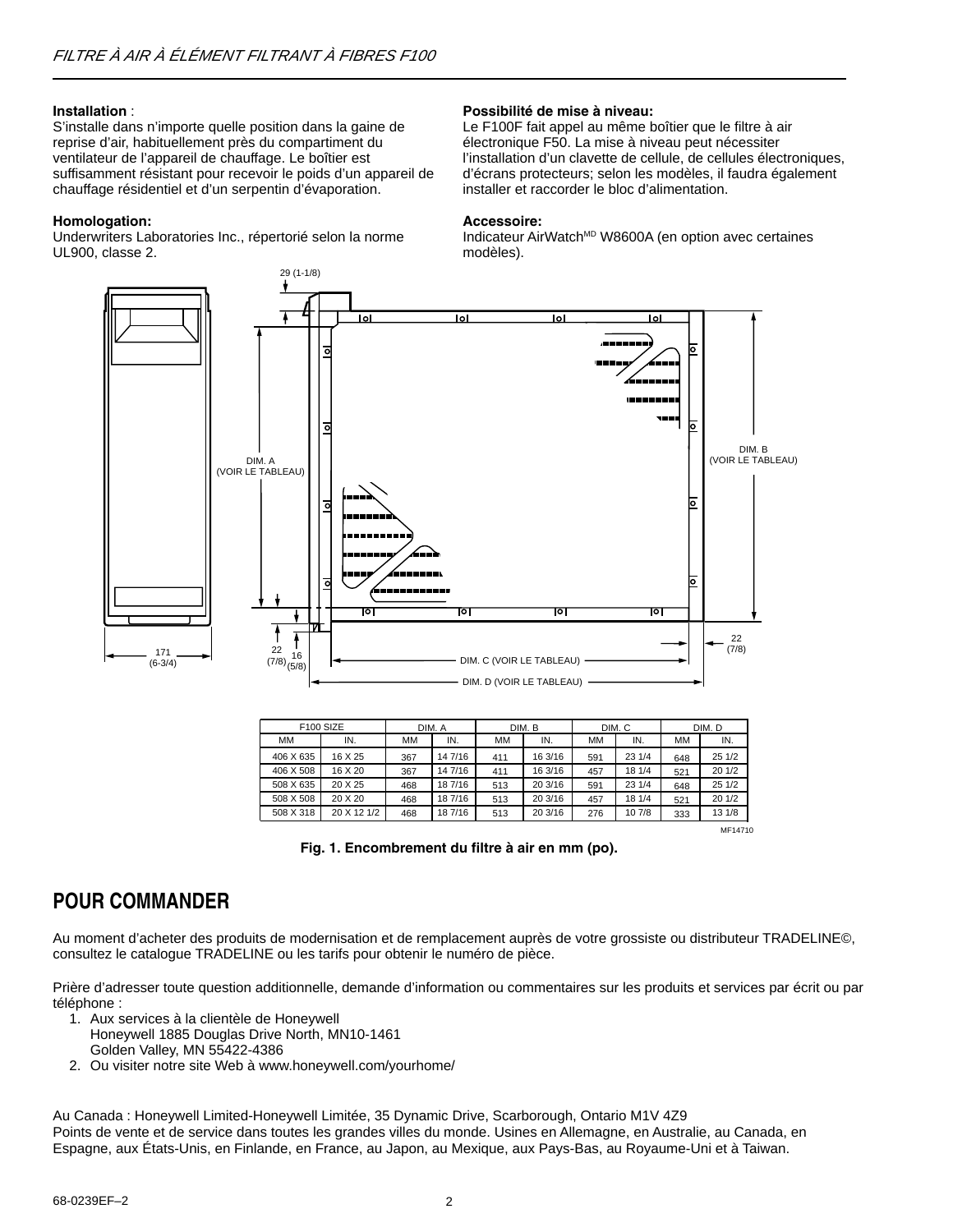#### **Médium filtrant de rechange:**

Pour assurer au système un fonctionnement optimal, remplacer le filtre tous les six mois (avant la saison de chauffage et avant la saison de refroidissement). Modifier le calendrier selon les besoins, mais remplacer le filtre au moins une fois l'an.

| Taille du filtre (en po) | Numéro de pièce |
|--------------------------|-----------------|
| $12.5 \times 20$         | FC100A1052      |
| $16 \times 25$           | FC100A1029      |
| $16 \times 20$           | FC100A1003      |
| $20 \times 25$           | FC100A1037      |
| $20 \times 20$           | FC100A1011      |





# **PLANIFICATION DE L'INSTALLATION**

## **Emplacement**

Installer le filtre à air de manière que tout l'air qui passe dans le système puisse circuler dans le filtre. Le meilleur endroit est la gaine de retour d'air, à côté du compartiment de ventilation; à cet endroit, le filtre à air contribuera en effet à garder le moteur du ventilateur et les serpentins de l'évaporateur plus propres. Ne pas installer le filtre dans la gaine de soufflage.

Le filtrage de l'air sera plus efficace si le débit d'air est réparti uniformément sur la surface du filtre. Si la gaine et le boîtier du filtre à air n'ont pas les mêmes dimensions, il est préférable d'installer des raccords de transition. Si la gaine présente un angle aigu juste avant le filtre à air, il est recommandé d'utiliser des déflecteurs.

Choisir un emplacement facile d'accès pour la vérification et le remplacement du filtre. Prévoir un dégagement d'au moins 660 mm (26 po) sur le devant de l'appareil pour le retrait de la cartouche.

Installer le filtre à air à élément filtrant à fibres à un endroit où la température ne dépasse pas les limites indiquées dans la fiche technique.

#### **Applications – appareil de refroidissement**

Le filtre à air devrait être installé en amont du serpentin de l'évaporateur. Le filtre à air aidera à garder le serpentin propre et permettra de réduire la fréquence de l'entretien.

#### **Applications – humidificateur**

Le filtre à air convient aux systèmes avec humidificateurs. Éviter les installations où l'eau vaporisée peut atteindre le médium filtrant. Dans le cas d'une installation avec humidificateur atomiseur, il faudra remplacer le médium filtrant plus souvent en raison des sédiments que contient l'eau.

#### **Choisir la position d'installation du filtre**

Le filtre à air à élément filtrant à fibres peut être installé dans n'importe quelle position, mais les flèches figurant sur la cartouche doivent pointer dans le même sens que celui de l'écoulement de l'air. Voir les figures 3 à 10 pour observer l'emplacement adéquat du filtre à air à élément filtrant à fibres selon le type d'appareil de chauffage. Il est à noter que le boîtier du filtre à air à élément filtrant à fibres est robuste et qu'il peut facilement recevoir le poids de l'appareil de chauffage et du serpentin d'évaporation. Voir la Fig. 4.



**Fig. 3. Appareil de chauffage à caissons superposés. Filtre à air installé sur le côté à la verticale, à l'endroit où entre l'air repris, sur le côté de l'appareil de chauffage.**



**Fig. 4. Appareil de chauffage à caissons superposés. Filtre à air installé sous l'appareil de chauffage à l'horizontale, à l'endroit où entre l'air repris, au bas de l'appareil de chauffage.**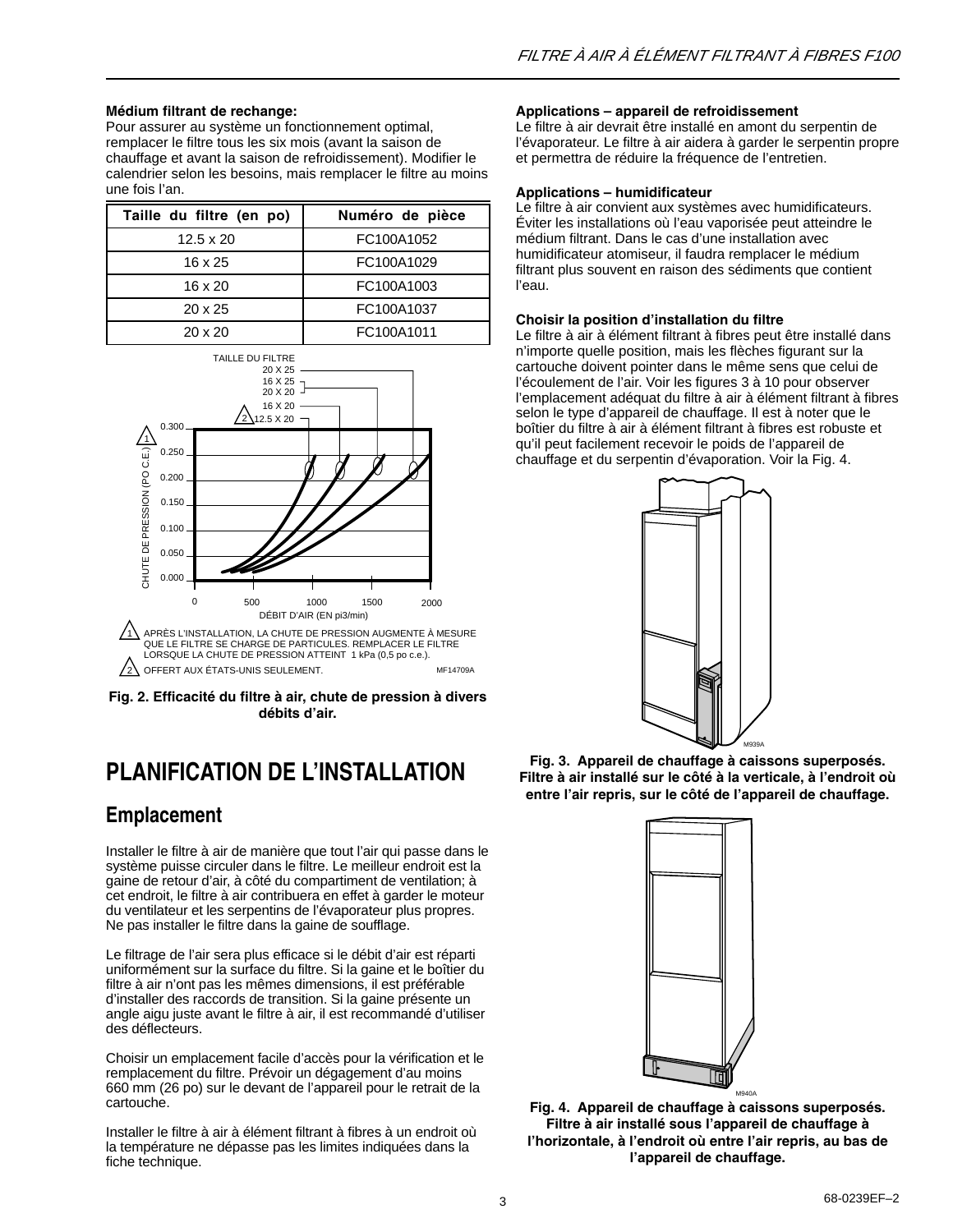

**Fig. 5. Appareil de chauffage à caissons superposés, dans une armoire. Filtre à air installé sur le côté à la verticale sur l'appareil de chauffage, entre l'appareil de chauffage et la grille de reprise d'air placée dans l'ouverture de la porte de l'armoire.**

M942A

**Fig. 6. Appareil de chauffage à caissons juxtaposés. Filtre à air installé à l'horizontale dans le plénum d'air repris juste au-dessus de l'appareil de chauffage, face au plénum d'alimentation.**



**Fig. 7. Appareil de chauffage à contre-courant. Filtre à air installé à l'horizontale dans la gaine de reprise d'air ou dans le plénum juste au-dessus de l'appareil de chauffage.**



**Fig. 8. Appareil de ventilation centrale. Filtre à air installé à l'horizontale dans une gaine de reprise centrale.**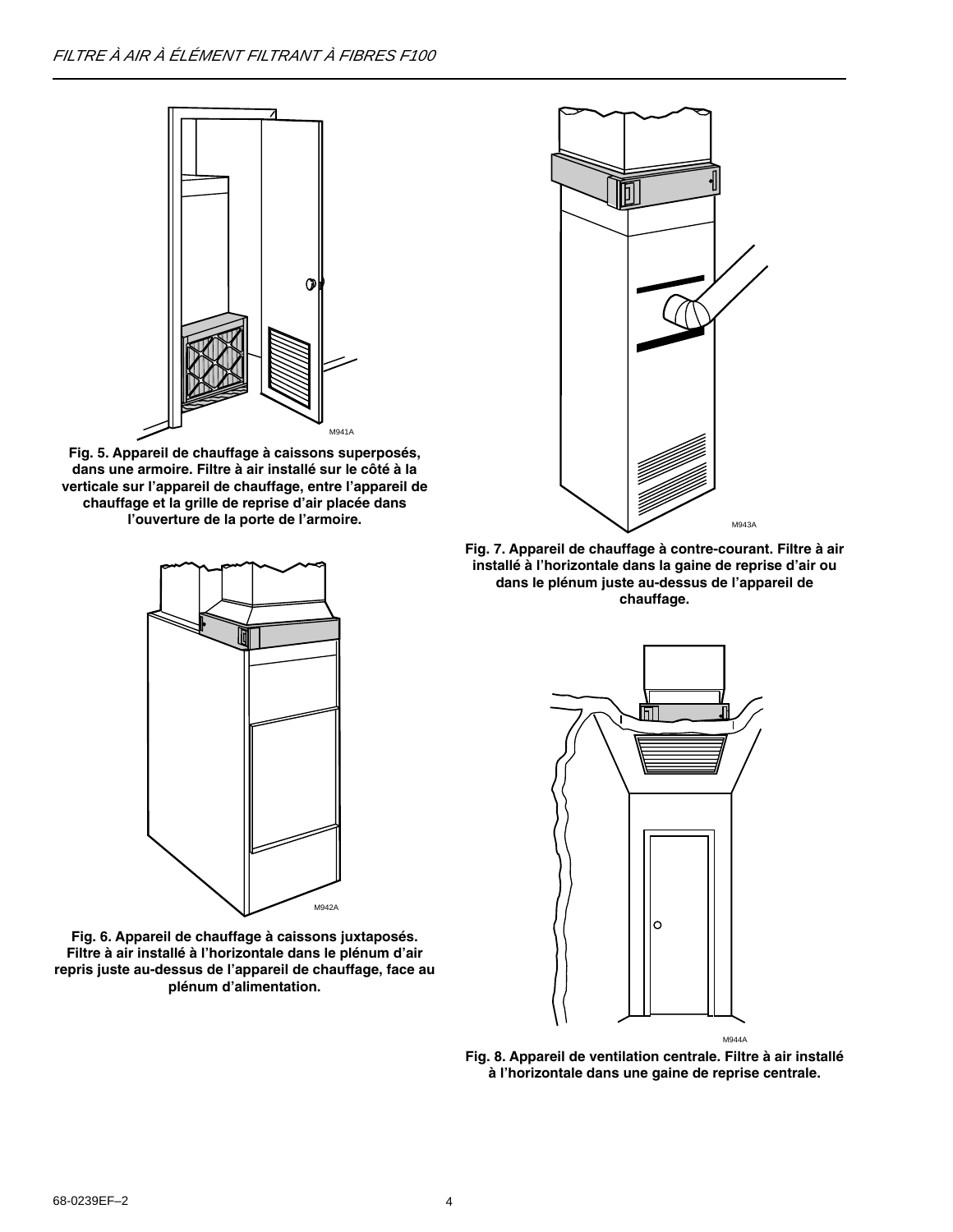

**Fig. 9. Appareil de chauffage horizontal. Le filtre à air est monté à la verticale à l'endroit où entre l'air repris près de l'appareil de chauffage.**



#### **Fig. 10. Deux filtres à air à élément filtrant à fibres ou plus installés dans un système à haut rendement.**

#### **Raccords de gaines requis**

Le filtre à air se combine à tout système résidentiel de chauffage, de refroidissement et de ventilation à air pulsé neuf ou en place. Des raccords de transition ou de dérivation et des déflecteurs peuvent être nécessaires pour assurer un meilleur rendement dans certaines applications.

#### **Raccords de transition**

Des raccords de transition sont nécessaires lorsque les dimensions de la gaine et du boîtier du filtre à air sont différentes.

- 1. Les raccords de transition réduisent la turbulence et augmentent l'efficacité. Voir la Fig. 11.
- 2. L'expansion maximale doit être de 20 degrés (environ 100 mm par 300 mm linéaires [4 po par pied linéaire]) de chaque côté du raccord de transition.

#### **Déflecteurs**

Si le filtre à air est installé près d'un coude (raccord à angle), installer les déflecteurs à l'intérieur du coude pour assurer une distribution d'air plus uniforme à la surface du filtre. Voir la Fig. 12.

#### **Raccords de dérivation**

Si le raccord entre la gaine et l'appareil dans le cas d'une installation sur le côté offre un dégagement inférieur à 178 mm (7 po) pour le boîtier du filtre à air, ajouter un raccord de dérivation au coude. Voir la Fig. 13.

#### **MODIFICATION GRADUELLE DE LA TAILLE DE LA GAINE D'AIR EN VUE DE RÉDUIRE LA TURBULENCE.**



**Fig. 11. Modification graduelle de la taille de la gaine d'air en vue de réduire la turbulence.**



**Fig. 12. Utilisation de déflecteurs pour contribuer à assurer une distribution d'air plus uniforme à la surface du filtre.**



MF948A  $1$  LES DÉFLECTEURS ASSURENT UNE MEILLEURE RÉPARTITION D'AIR.

**Fig. 13. Utilisation typique d'un raccord de dérivation pour assurer un dégagement suffisant au filtre à air à élément filtrant à fibres.**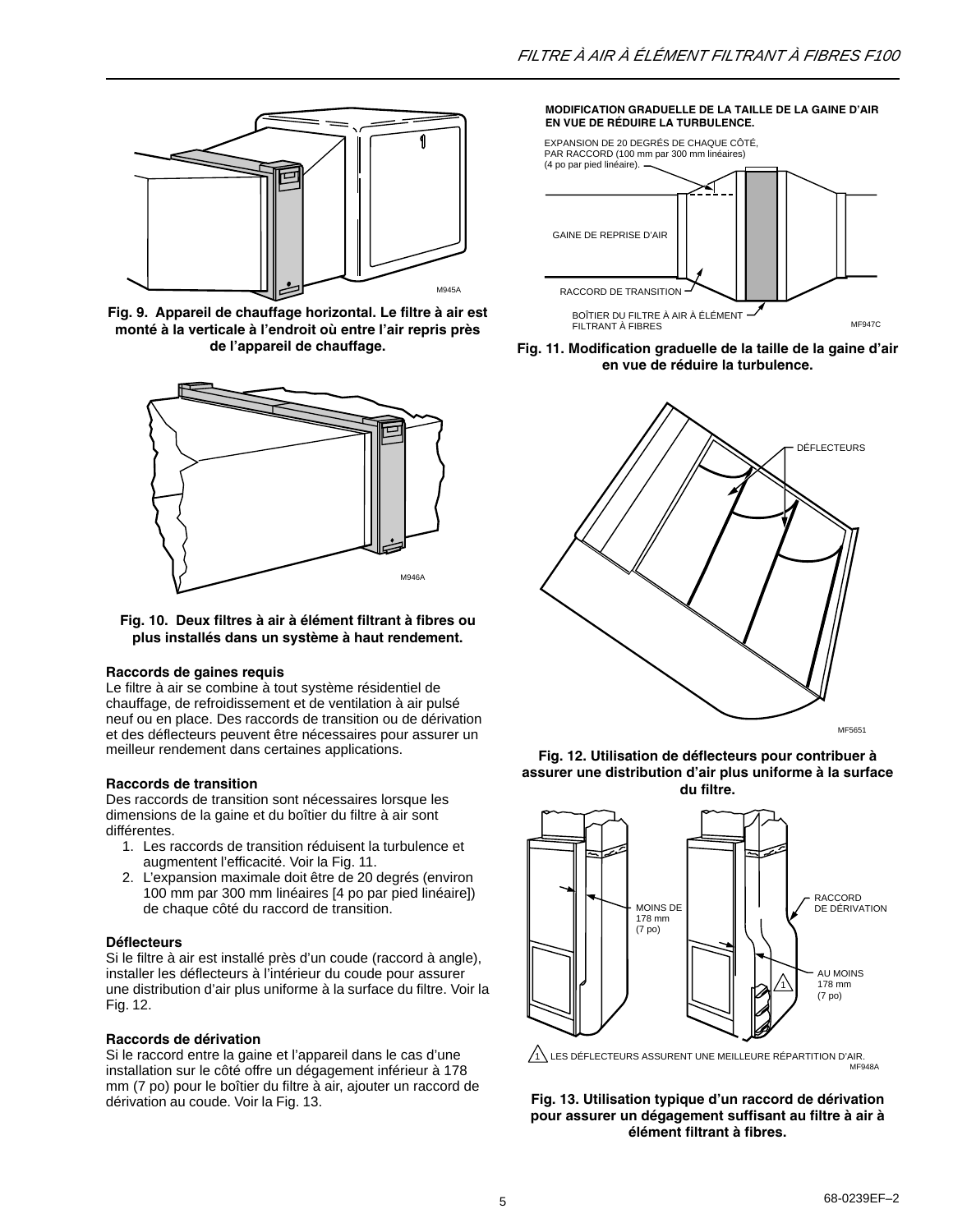# **INSTALLATION**

## **AVANT D'INSTALLER CE PRODUIT...**

- 1. Lire attentivement les instructions. Le fait de ne pas les suivre risque d'endommager le produit ou de constituer un danger.
- 2. Vérifier les caractéristiques nominales indiquées dans les instructions et sur le produit, et s'assurer que celuici correspond bien à l'application prévue.
- 3. L'installateur doit être un technicien d'expérience ayant reçu la formation pertinente.
- 4. Une fois l'installation terminée, vérifier le fonctionnement du produit comme l'indiquent les présentes instructions.

## **Retirer le filtre de l'appareil de chauffage et nettoyer le compartiment du ventilateur**

Avant de procéder à l'installation, retirer et mettre de côté le filtre actuel de l'appareil de chauffage (s'il existe). Nettoyer à fond le compartiment du ventilateur. Si c'est possible, passer l'aspirateur dans le système de gaines pour éliminer la poussière accumulée dans une maison déjà construite ou la saleté due à la construction dans une maison neuve. Le filtre à air à élément filtrant à fibres ne peut éliminer la poussière accumulée dans le compartiment du ventilateur et les gaines de distribution.

## **Installer le boîtier**

L'installation d'un filtre sur le côté d'un appareil de chauffage à caissons juxtaposés est décrite ci-dessous. D'autres explications sont fournies au besoin. Des modifications peuvent s'avérer nécessaires dans le cas d'un autre système.

## **Passer en revue le plan de l'installation**

Déposer le boîtier sur le sol, orienté comme il le sera une fois l'installation terminée. Insérer et retirer la cartouche pour vérifier que les plans offrent un dégagement suffisant au retrait et au remplacement de la cartouche.

S'assurer d'avoir sous la main des éléments de tôle préfabriqués, comme des déflecteurs.

## **Fixer le boîtier à l'appareil de chauffage**

Aligner le boîtier sur l'ouverture pour la reprise d'air. Placer des blocs sous le boîtier pour que l'appareil soit bien soutenu et de niveau. Percer une ouverture dans l'appareil de chauffage correspondant à celle du boîtier du filtre à air. Fixer solidement le boîtier à l'appareil de chauffage soit directement (voir illustration), soit à l'aide d'un collier de démarrage dans l'appareil de chauffage. Percer des trous et fixer l'appareil à l'aide de rivets ou de vis pour tôle ou utiliser des écrous coulissants. S'il faut percer des trous, utiliser une pince-étau pour maintenir l'appareil en place pendant cette opération.

## **Installer les déflecteurs**

Installer les déflecteurs pour assurer une distribution uniforme de l'air sur toute la surface amont du médium filtrant. Il faut les installer à l'intérieur du coude à 90 degrés, montés directement sur le boîtier du filtre à air.

## **Fixer le boîtier au système de gaines**

Fixer l'autre côté du boîtier sur le coude à l'aide de rivets, de vis pour tôle, ou d'écrous coulissants, au besoin.

## **Raccorder le filtre à la gaine**

Raccorder la section verticale de la gaine au coude. Si la portion verticale de la gaine est à moins de 178 mm (7 po) du côté de l'appareil de chauffage, raccourcir la portion horizontale ou fixer un raccord de dérivation au coude. Voir la Fig. 13. Lorsque la gaine d'air est correctement alignée, raccorder la partie verticale à la partie horizontale.

## **Sceller les joints**

Sceller tous les joints du système de reprise d'air entre le filtre à air et l'appareil de chauffage pour empêcher la poussière de pénétrer dans le courant d'air propre.

## **Installer la cartouche du filtre**

Faire glisser la cartouche du filtre dans le boîtier et vérifiant que la flèche figurant sur la cartouche correspond bien au sens d'écoulement de l'air.

Remettre la porte d'accès en place, insérer la languette au bas de la porte dans la fente pratiquée sur le boîtier. Refermer la porte et appuyer pour qu'elle soit solidement en place.

## **Installation de l'indicateur AIRWATCHMD W8600A (compris avec certaines modèles F100)**

L'indicateur W8600A peut être installé près du thermostat ou à tout autre endroit pratique dans la maison. C'est un appareil alimenté par pile qui n'exige aucun raccord électrique.

Retirer l'appareil de sa base et marquer l'emplacement des trous de fixation en utilisant la base comme gabarit. Percer les trous. Placer la base vis-à-vis des trous et installer les vis de fixation fournies. Serrer les vis jusqu'à ce que la base soit fermement fixée au mur. Remettre l'appareil sur sa base.

Il faut régler les microrupteurs situés au dos du W8600A en fonction des systèmes installés dans la maison. Utiliser les positions par défaut réglées en usine lorsque tous les appareils (filtre à air, système de traitement de l'air aux ultraviolets, humidificateur) sont installés dans la maison. Déplacer les microrupteurs à la position de gauche (en position d'arrêt - OFF) lorsqu'un des appareils n'est pas installé dans la maison.

REMARQUE. Les réglages du système de traitement de l'air aux ultraviolets et de l'humidificateur sont valables pour une année. Les réglages du filtre à air peuvent être modifiés en fonction des activités et des besoins du propriétaire.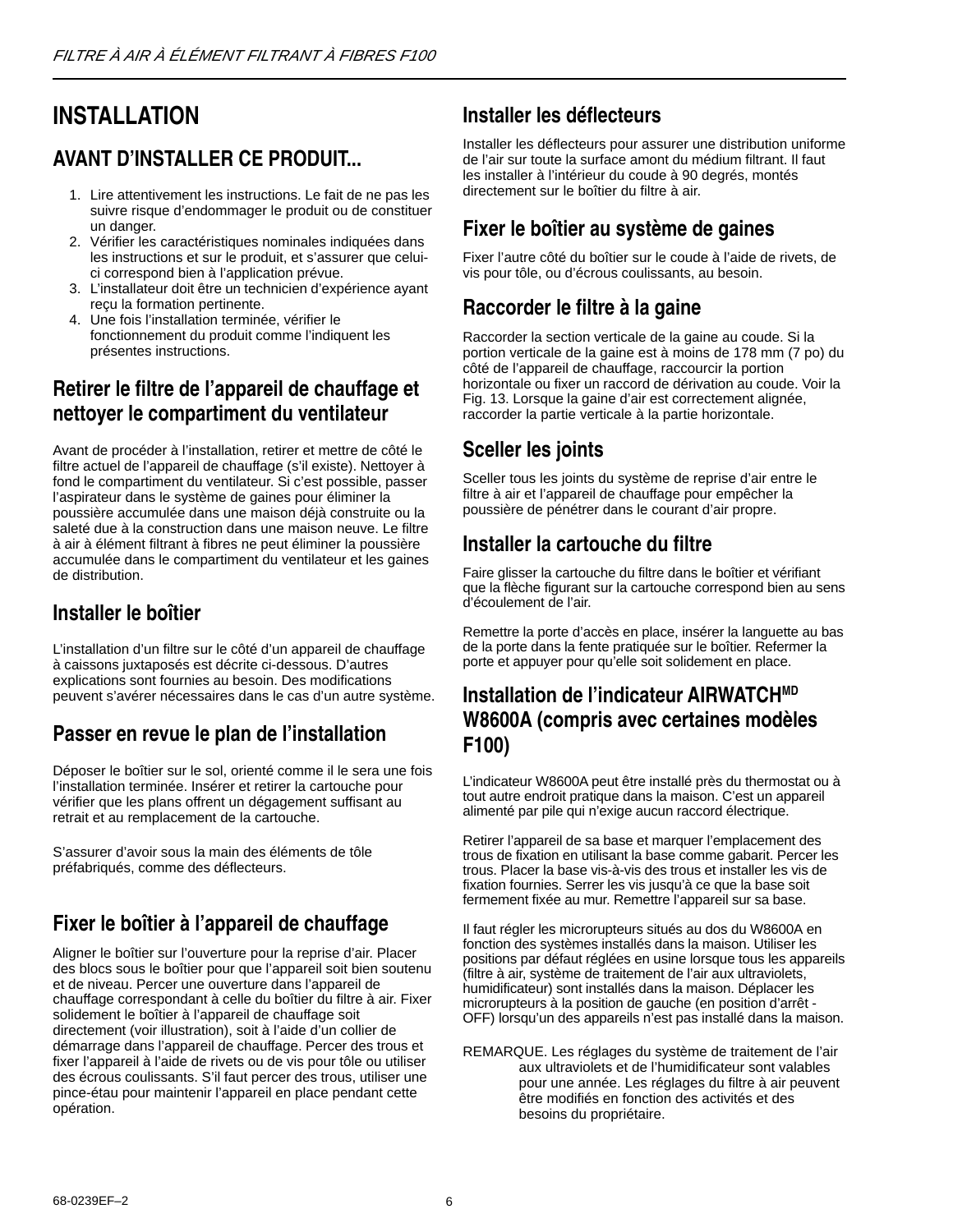Suivre les réglages qui figurent au dos du W8600A pour régler les microrupteurs pour 3, 6, 9, ou 12 mois. Utiliser les réglages de l'usine pour remplacer le filtre à fibres tous les trois mois, selon le nombre de mois désirés. S'il n'y a pas de filtre à air, placer les microrupteurs 4 et 5 vers la gauche (en position d'arrêt – OFF).

Placer deux piles alcalines AAA (fournies) dans le porte-piles au dos de l'appareil. Observer l'appareil procéder à un test automatique : les indicateurs à cristaux liquides correspondant à chacun des appareils installés dans la maison (filtre à air, système de traitement de l'air aux ultraviolets, humidificateur) clignotent à tour de rôle. Pour

remettre la minuterie à zéro, il faut ensuite appuyer sur le bouton de réarmement et le maintenir enfoncée pendant cinq secondes ou jusqu'à ce que l'affichage cesse de clignoter. Observer l'indicateur à cristaux liquides des piles. S'il reste allumé, l'appareil est correctement alimenté. S'il clignote, il faut remplacer les piles.

#### *REMARQUE.*

*Le W8600A émet un signal sonore lorsqu'une des flèches clignote pour avertir l'utilisateur qu'il faut vérifier quel appareil doit être nettoyé. Après l'entretien, appuyer sur le bouton de réarmement au bas du W8600A et le retenir pendant 10 secondes pour réarmer la minuterie.*

| Indication                                                 | Si la flèche clignote ou si<br>l'appareil émet un bip                                     | Ce qu'il faut faire                                                                                                            |
|------------------------------------------------------------|-------------------------------------------------------------------------------------------|--------------------------------------------------------------------------------------------------------------------------------|
| Battery (pile)                                             | Il faut changer les piles.                                                                | Changer les piles 30 secondes après avoir retiré les<br>anciennes piles pour que l'intervalle d'avertissement<br>reste le bon. |
| Air Cleaner (filtre à air)                                 | Il faut remplacer le filtre à fibres ou<br>nettoyer le filtre à air électronique.         | Appuyer sur le bouton de réarmement et le retenir<br>pendant 10 secondes ou jusqu'à ce que la flèche ne<br>soit plus allumée.  |
| UV Air Treatment (traitement<br>de l'air aux ultraviolets) | Il faut remplacer les lampes UV du<br>système de traitement de l'air aux<br>ultraviolets. |                                                                                                                                |
| Humidifier (humidificateur)                                | Il faut remplacer les tampons de<br>l'humidificateur.                                     |                                                                                                                                |

# **VÉRIFICATION**

Vérifier l'installation visuellement comme suit :

- L'air circule dans le sens indiqué par la flèche figurant sur la cartouche du filtre à air à élément filtrant à fibres.
- Les déflecteurs et les raccords de transition, le cas échéant, sont bien installés
- Les joints en tôle entre le filtre à air et l'appareil de chauffage sont scellés.
- Tous les raccords en tôle ont été posés.
- Le filtre original a été retiré et le compartiment du ventilateur a été nettoyé.

Remettre en place toutes les portes d'accès retirées au moment de l'installation.

Faire fonctionner l'appareil de chauffage ou de refroidissement pendant un cycle complet pour vérifier que le système fonctionne comme il se doit.

## **Maintenance**

Le W8600A émet un signal sonore toutes les quinze minutes lorsqu'un des indicateurs à cristaux liquides clignote. Il faut à ce moment remplacer la pièce du système qui correspond à l'indicateur qui clignote.

REMARQUE. Lorsqu'il faut remplacer les piles, les remplacer en moins de 30 secondes après leur retrait pour conserver le bon intervalle d'avertissement. Si l'écran à cristaux liquides reste vide 30 secondes après le remplacement des piles, retirer les piles et en installer de nouvelles. Pour les autres pièces, appuyer sur le bouton de réarmement situé sur la partie inférieure de l'indicateur et le maintenir enfoncé pour remettre la minuterie à zéro après avoir remplacé les pièces.

Le filtre à air à élément filtrant à fibres doit être remplacé lorsque la chute de pression dans le filtre atteint 0,5 po c.e. (1 kPa); il faut à tout le moins le remplacer une fois par année. Si le filtre à fibres est installé en aval d'un humidificateur atomiseur, des remplacements plus fréquents pourront être nécessaires. Il faut remplacer un filtre obstrué le plus rapidement possible pour éviter d'empêcher l'écoulement de l'air et de réduire l'efficacité du système de chauffage-refroidissement. Inscrire la date du remplacement dans l'espace prévu à cet effet sur le filtre à fibres de rechange.